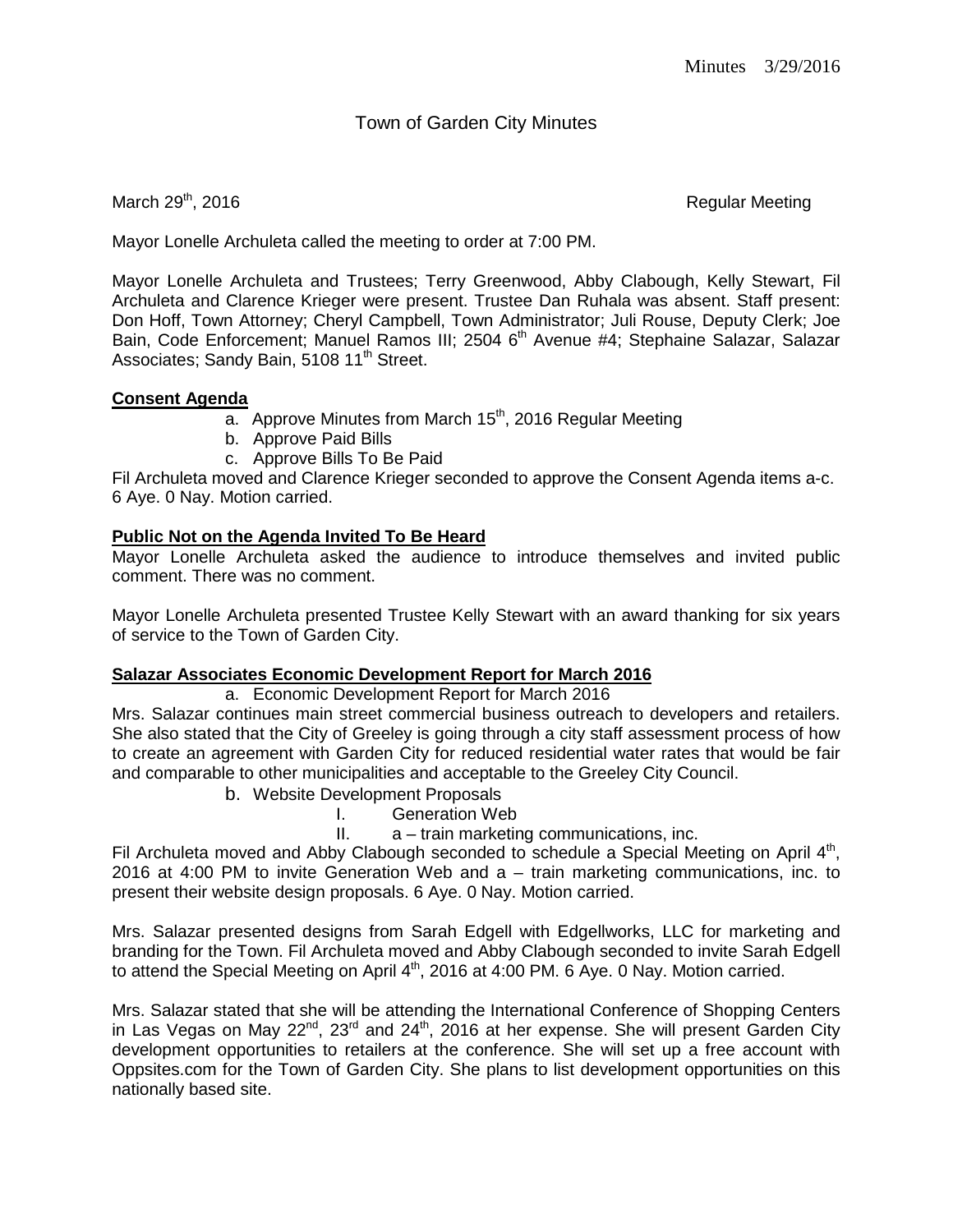#### **Approve Town Hall Addition Progress Payment #6 In the Amount of \$8081.02**

Abby Clabough moved and Terry Greenwood seconded to approve the AIA Progress Payment Invoice #6 less five percent retainage. Payment amount of \$7676.97 to Frank Construction 6 Aye. 0 Nay. Motion carried.

**Consider Alles Taylor & Duke, LLC Professional Engineers Proposal for a Park Survey** No action was taken on this item.

Terry Greenwood moved and Fil Archuleta seconded to add the proposal from Law Lawn Service to the April 4<sup>th</sup>, 2016 Special Meeting of the Board of Trustees. 6 Aye. 0 Nay. Motion carried.

**Public Hearing Regarding Ordinance No. 03-2016 An Ordinance Of The Town Of Garden City, Colorado, Adopting By Reference And Enacting A New Municipal Code For The Town Of Garden City; Providing For The Repeal Of Certain Ordinances Not Included Therein; Providing For The Adoption Of Secondary Codes By Reference; Providing A Penalty For The Violation Thereof; Providing For The Manner Of Amending Such Code; And Providing When Such Code And This Ordinance Shall Become Effective**

Mayor Lonelle Archuleta adjourned The Regular Meeting at 7:39 PM and opened The Public Hearing regarding Ordinance No. 03-2016. There was no public comment. Mayor Lonelle Archuleta adjourned the Public Hearing at 7:40 PM and resumed the Regular Meeting.

Town Administrator Cheryl Campbell addressed the Board of Trustees regarding additional changes to the Garden City Municipal Code.

**Adopt Ordinance No. 03-2016 An Ordinance Of The Town Of Garden City, Colorado, Adopting By Reference And Enacting A New Municipal Code For The Town Of Garden City; Providing For The Repeal Of Certain Ordinances Not Included Therein; Providing For The Adoption Of Secondary Codes By Reference; Providing A Penalty For The Violation Thereof; Providing For The Manner Of Amending Such Code; And Providing When Such Code And This Ordinance Shall Become Effective**

Terry Greenwood moved and Fil Archuleta seconded to adopt Ordinance No. 03-2016. An Ordinance Of The Town Of Garden City, Colorado, Adopting By Reference And Enacting A New Municipal Code For The Town Of Garden City; Providing For The Repeal Of Certain Ordinances Not Included Therein; Providing For The Adoption Of Secondary Codes By Reference; Providing A Penalty For The Violation Thereof; Providing For The Manner Of Amending Such Code; And Providing When Such Code And This Ordinance Shall Become Effective. A roll call vote was taken. Trustee Kelly Stewart YES Mayor Lonelle Archuleta YES Trustee Clarence Krieger YES Trustee Abby Clabough YES Trustee Fil Archuleta YES Trustee Terry Greenwood YES. 6 Aye. 0 Nay. Ordinance No. 03-2016 was adopted.

## **Consider an Electronic Communications Policy**

Fil Archuleta moved and Abby Clabough seconded to adopt the Electronic Communications Policy. 6 Aye. 0 Nay. The Electronic Communications Policy was adopted.

# **Consider a Data Breach Plan**

Fil Archuleta moved and Clarence Krieger seconded to adopt the Data Breach Plan. 6 Aye. 0 Nay. The Data Breach Plan was adopted.